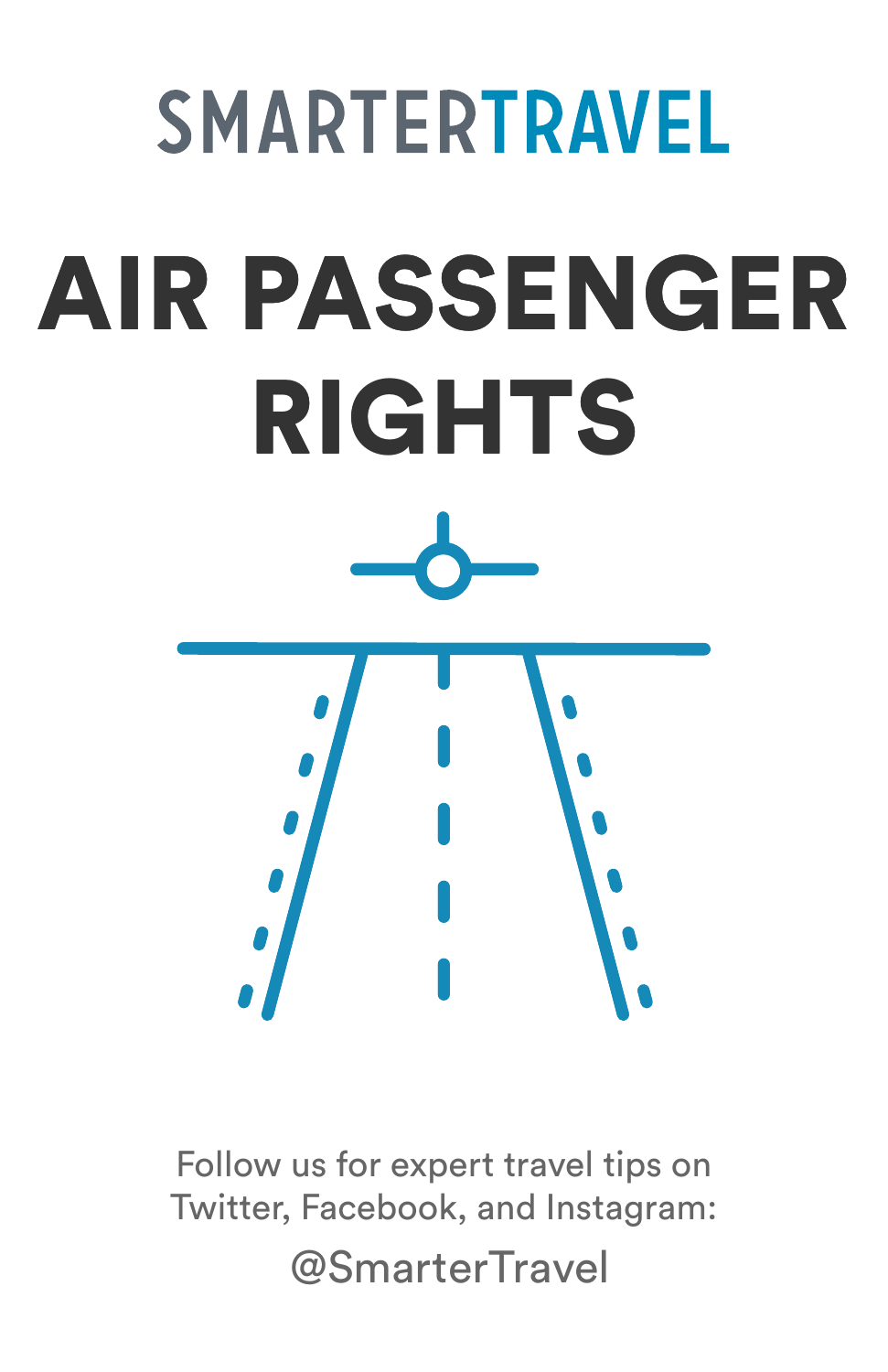## RIGHTS IN DELAYS, CANCELLATIONS, AND DIVERSIONS:

### **TRANSFER TO ANOTHER AIRLINE**

#### **Airlines vary in what they promise.**

If you decide not to proceed, all airlines must refund the remaining value of your ticket, even if it's a nonrefundable ticket.

If you want to keep going, all airlines promise you the next available seat to your destination on their own next flight.

If the next available seat is a day or more later, Air Canada says you can change your return dates to provide your original length of stay; other lines may offer this option but they don't cover it in their documentation. American, Delta, Sun Country, United, Virgin America, and WestJet may transfer you to another line, but at their sole discretion only. Air Canada, Alaska, Hawaiian, and Westlet say they will transfer you at your request.

If your connecting flight on the outbound portion of a round-trip is cancelled at the connecting point and you no longer want/need to travel onward, Air Canada, Alaska, Porter, and Westlet will, at your option, return you to your origin point at no cost and refund the full value of your ticket.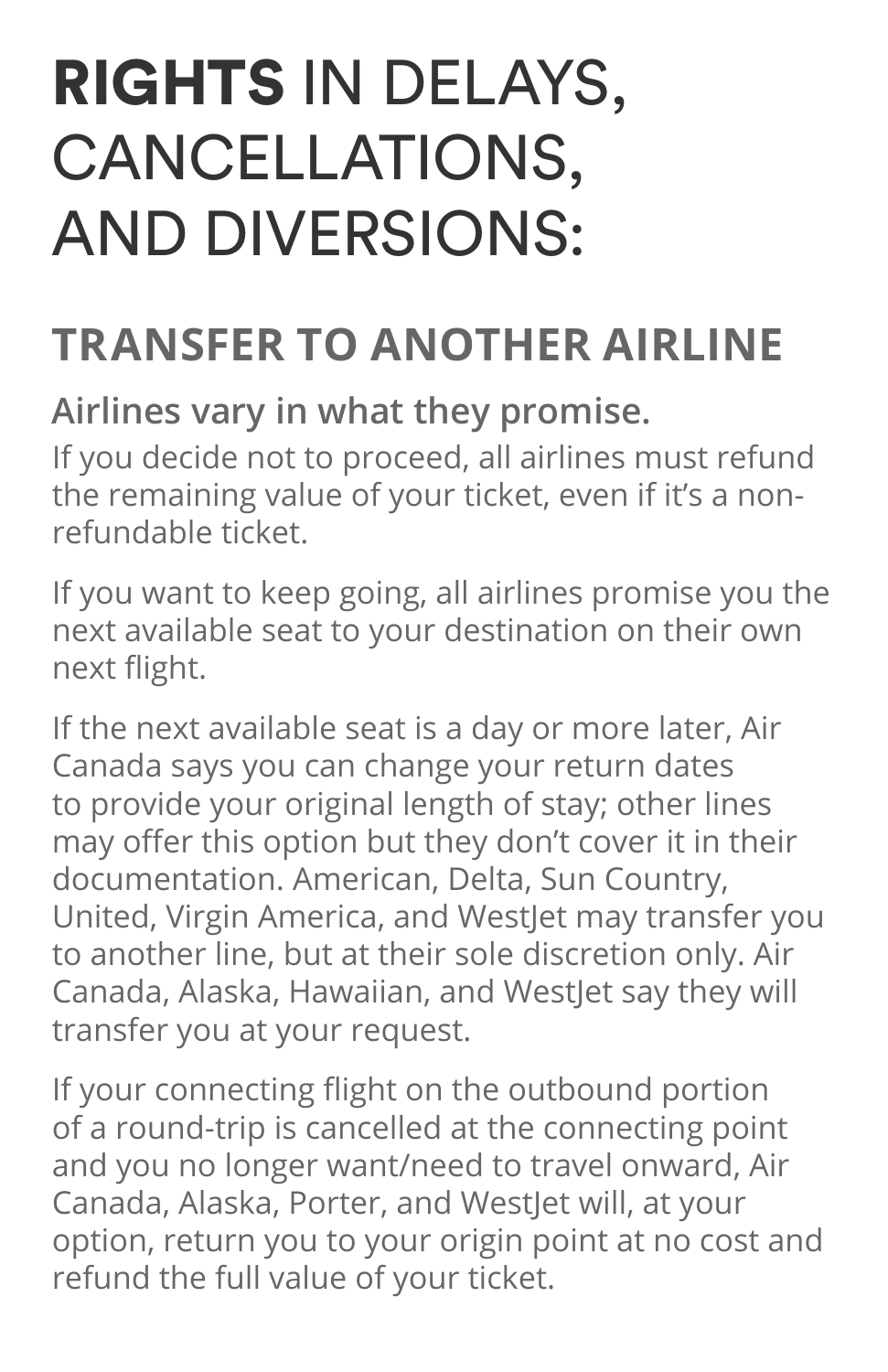## RIGHTS IN DELAYS, CANCELLATIONS, AND DIVERSIONS:

## **AMENITIES**

In a long delay, your rights depend on the cause of the delay. If it is caused by something within an airline's control, some airlines promise to provide or pay for your needs. But if the delay is due to force majeure, including weather, the airlines promise nothing.

In a long delay, typically four hours or more, Alaska, Hawaiian, United, and Westlet provide meal expenses: Spirit says it "may" provide such help, and JetBlue offers vouchers for future travel based on delay length.

In an overnight delay, typically between the hours of 10 p.m. and 6 a.m., Alaska, American, Delta, Hawaiian, Sun Country, United, and Westlet provide for overnight accommodations; Spirit "may" offer accommodations.

Although the other airlines do not mention amenities specifically in their contracts, they actually may offer assistance. But it isn't guaranteed by contract.



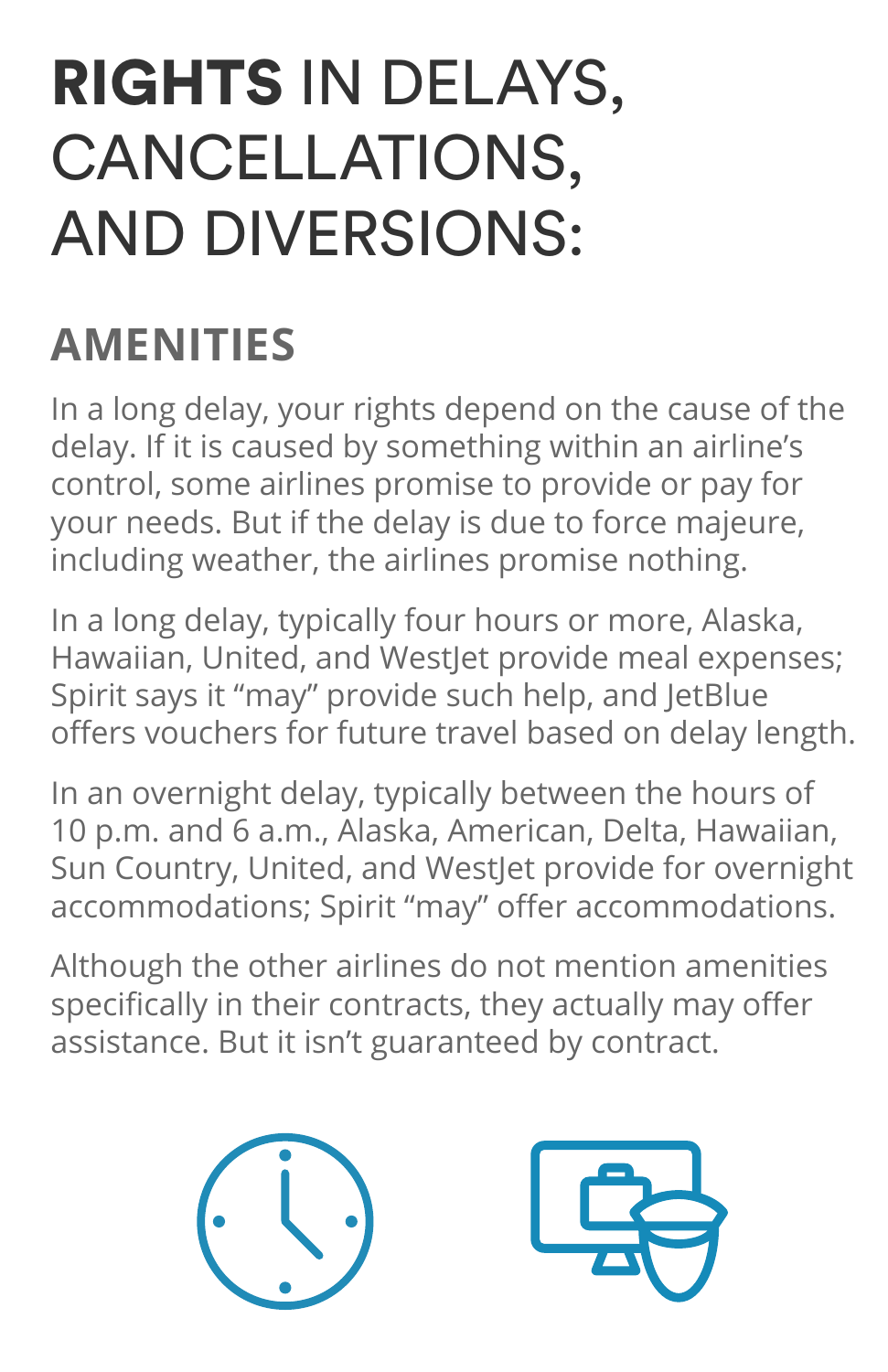## 3 LEVELS OF AIR PASSENGER RIGHTS

#### **Rights With Compensation**

When an airline fails to perform as required or promised, it has to pay you something.

#### **Rights Enforced By Government**

When an airline violates government rules, the government can impose a fine.

#### **Rights in Airline Contracts**

When an airline fails to perform as promised, its official contract with you requires that it either accommodate you or refund your money.

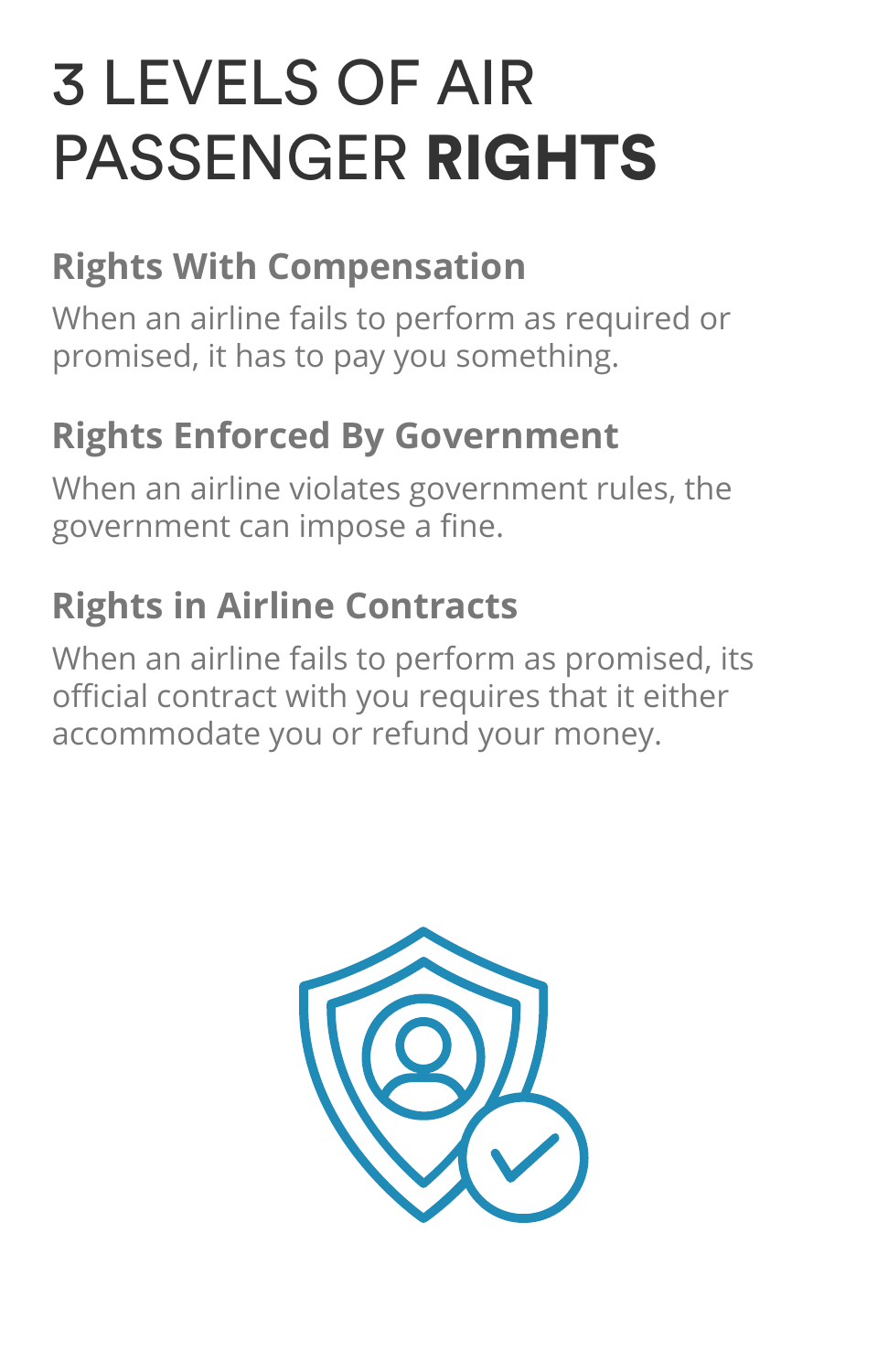## RIGHTS WITH **COMPENSATION**

#### **Bumping**

*Cash penalty -* If an airline bumps you from a flight, it owes you 200% of the one-way fare, with a \$675 maximum, if it can't get you to your destination within two hours; or 400%, with a maximum of \$1,350, if the delay is more than four hours. Those time limits double for international flights.

*Overbooking -* This rule applies only when you're bumped due to overbooking: It does not cover "denied boarding" for other reasons.

*Cash requirement -* An airline may offer vouchers or some other non-monetary compensation, but you can demand a check or a credit to your credit card.

#### **Baggage**

If an airline loses or damages your checked baggage, it owes you up to \$3,500 (domestic) or \$1,675 (international).

Loss compensation applies only if an airline can't locate and deliver your baggage within 30 days, and it does not apply at all to delayed baggage.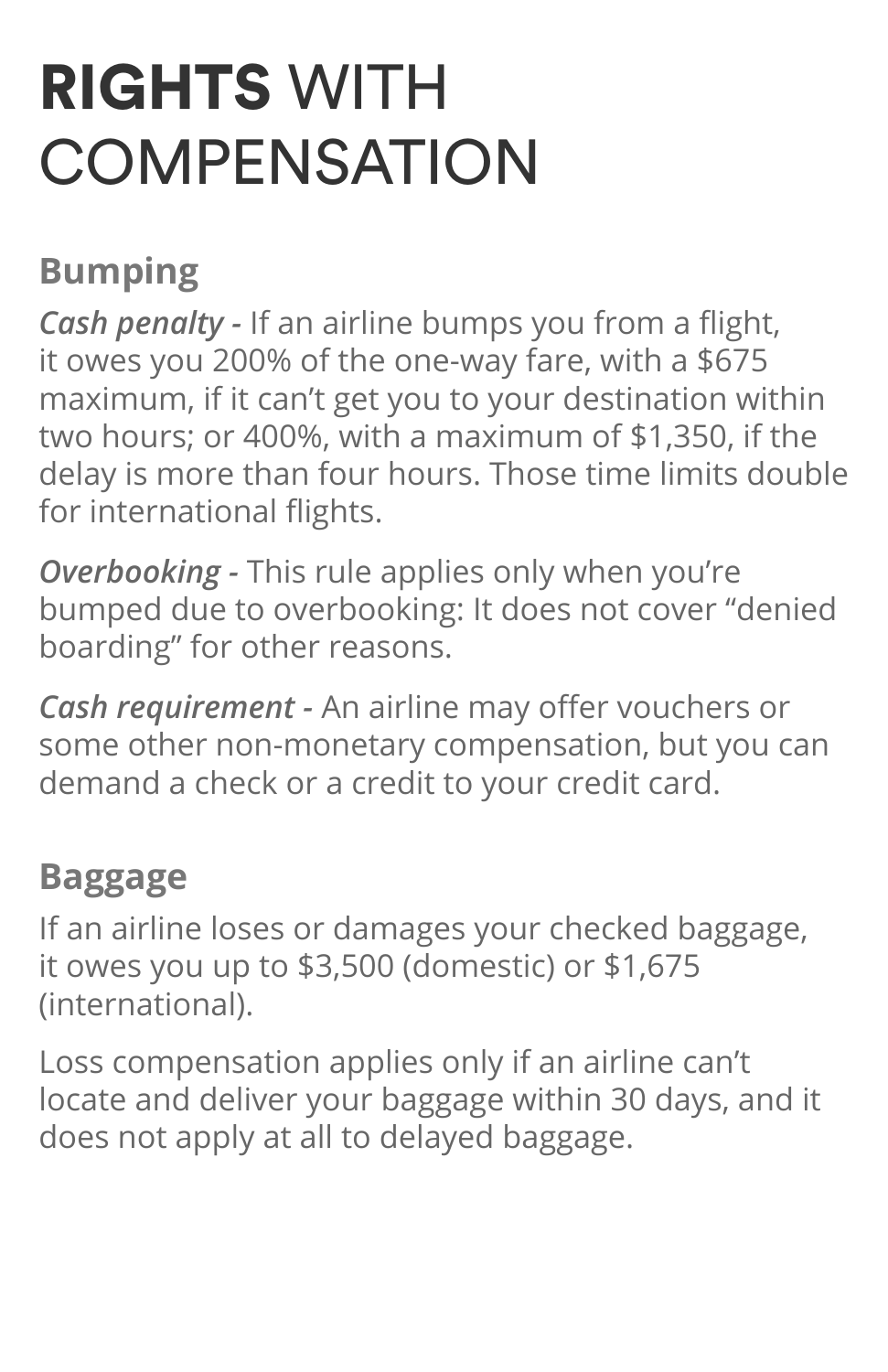# RIGHTS ENFORCED BY GOVERNMENT

**The Department of Transportation enforces many regulations that apply to airlines. Beyond safety and corporate behavior, four are specific to passenger rights:**

- 1. To deplane if your flight is delayed on the tarmac for more than three hours, with a few minor exceptions, and the right to water and a working toilet during a long tarmac delay.
- 2. To see honest, fully inclusive airfares in advertising and online postings on airline and third-party websites including all mandatory charges.
- 3. To cancel and receive a full refund on a ticket booked a week or more before departure, even if nonrefundable, if you can find a better deal within 24 hours of your first purchase.
- 4. To full and accessible disclosure of the terms and conditions of each airline's contract of carriage.





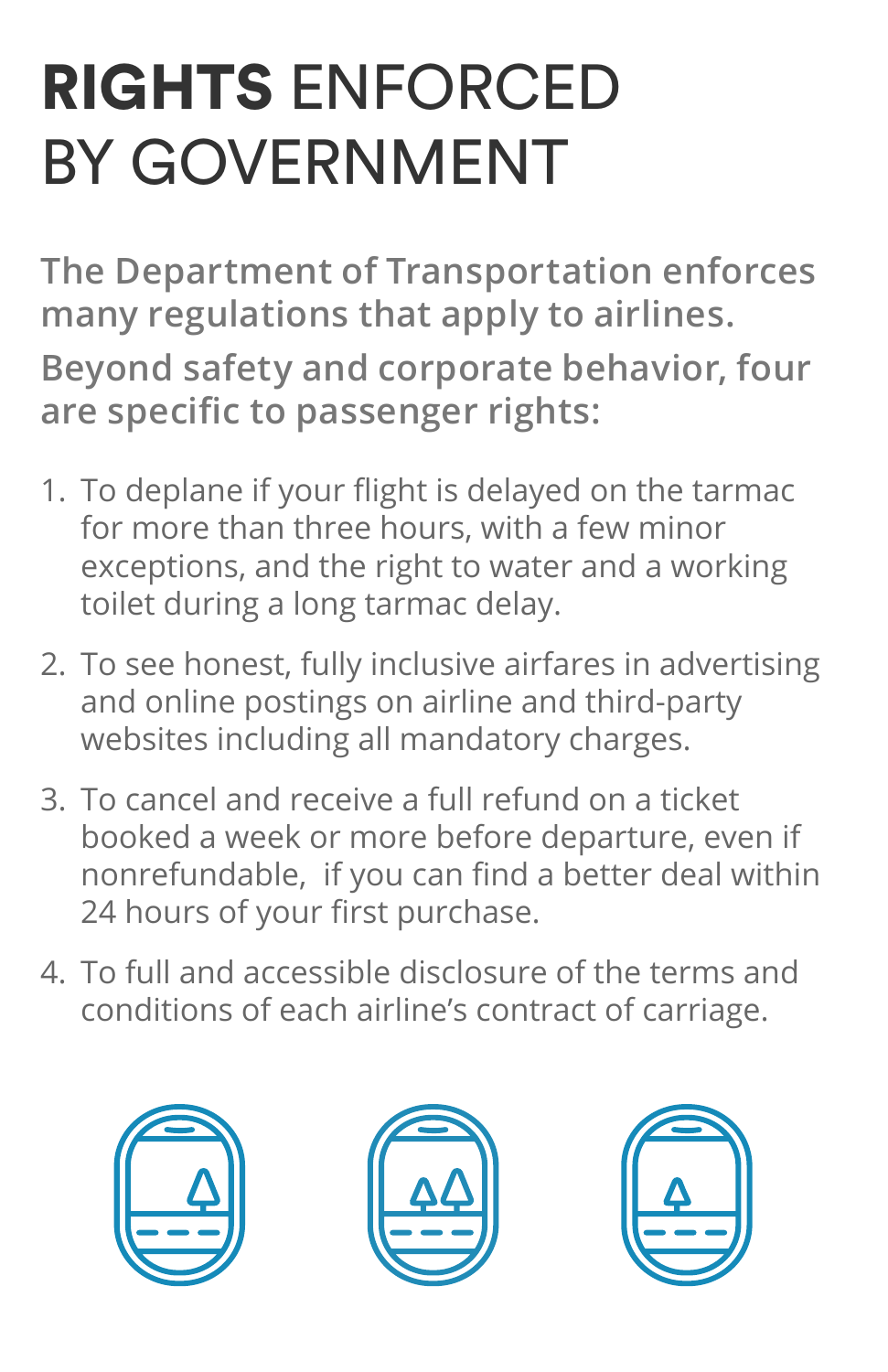## RIGHTS IN AIRLINE CONTRACTS

**Airlines belonging to Airlines for America (formerly the Air Transport Association) developed a consistent set of Customer Service Plans, promises to travelers that are incorporated into official contracts.** 

**Individual airlines vary the language a bit, but the basic formula includes government-mandated rights and also adds:** 

- Offering the lowest fare available at any time
- Handling of delays, cancellations, and diversions
- Baggage acceptance and delivery
- Handling refunds
- Accommodating passengers with special needs
- Frequent flyer program details
- Handling of complaints